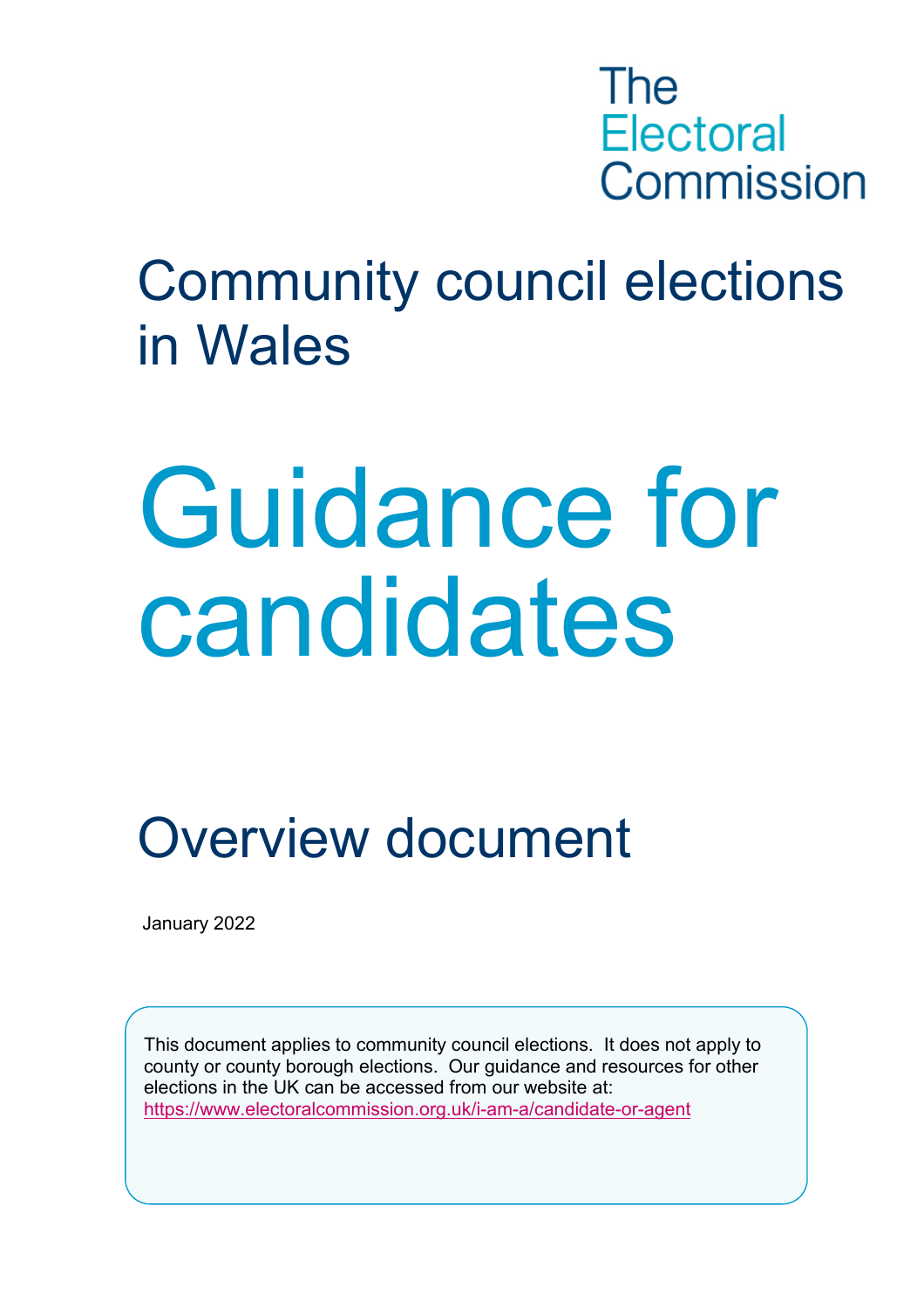# **Contents**

| Who does what at these elections and how to contact them? 4 |  |
|-------------------------------------------------------------|--|
|                                                             |  |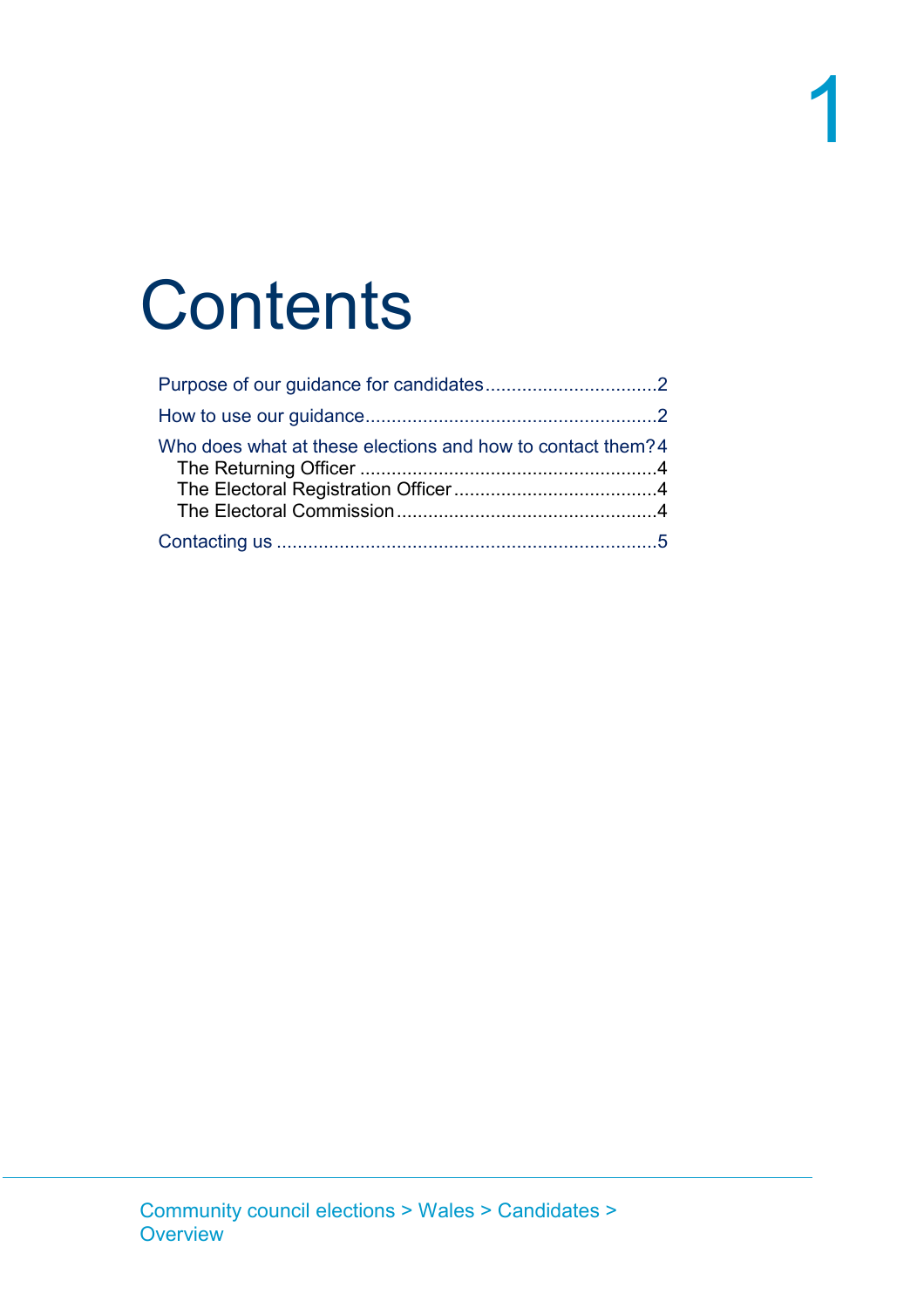## <span id="page-2-0"></span>Purpose of our guidance for candidates

1.1 Our guidance aims to provide practical advice for anyone who wants to stand as a candidate at a community council election. It covers the main steps towards standing as a candidate, the campaign and the declaration of the results. It includes relevant factual material as well as a guide to sources of further information. Standing for election can be complicated, but we hope that our guidance will make it as straightforward as possible.

# <span id="page-2-1"></span>How to use our guidance

1.2 Our guidance is made up of six parts, setting out the different stages that candidates need to go through when standing at a community council election.

1.3 Each part is accompanied by a number of forms and resources, which can be directly accessed via links in the individual parts. Alternatively, relevant guidance, forms and resources will be available on our [dedicated webpage](https://www.electoralcommission.org.uk/i-am-a/candidate-or-agent/community-council-elections-wales) for [candidates.](https://www.electoralcommission.org.uk/i-am-a/candidate-or-agent/community-council-elections-wales)

1.4 The following parts make up our full guidance for parish and community council elections:

- Part  $1 Can$  you stand for election?
- Part 2a [Standing as an independent candidate](https://www.electoralcommission.org.uk/media/2428)
- Part 2b [Standing as a party candidate](https://www.electoralcommission.org.uk/media/2441)
- Part 3 [Candidate spending](https://www.electoralcommission.org.uk/media/7861)
- Part  $4 -$ [The campaign](https://www.electoralcommission.org.uk/media/8763)
- Part 5 [Your right to attend key electoral events](https://www.electoralcommission.org.uk/media/8762)
- Part 6 [After the declaration of result](https://www.electoralcommission.org.uk/media/8761)

1.5 Before starting the process of standing for election potential candidates need to be confident that they meet all of the requirements. You should therefore first read [Part 1](https://www.electoralcommission.org.uk/media/8754) of our guidance, which covers the qualifications and disqualifications. Revised data protection legislation applies to the processing of all personal data.

Please contact the [Information](https://ico.org.uk/for-organisations/guide-to-the-general-data-protection-regulation-gdpr/)  [Commissioner's](https://ico.org.uk/for-organisations/guide-to-the-general-data-protection-regulation-gdpr/)  **[Office](https://ico.org.uk/for-organisations/guide-to-the-general-data-protection-regulation-gdpr/)** for further information about how the General Data Protection Regulation affects you.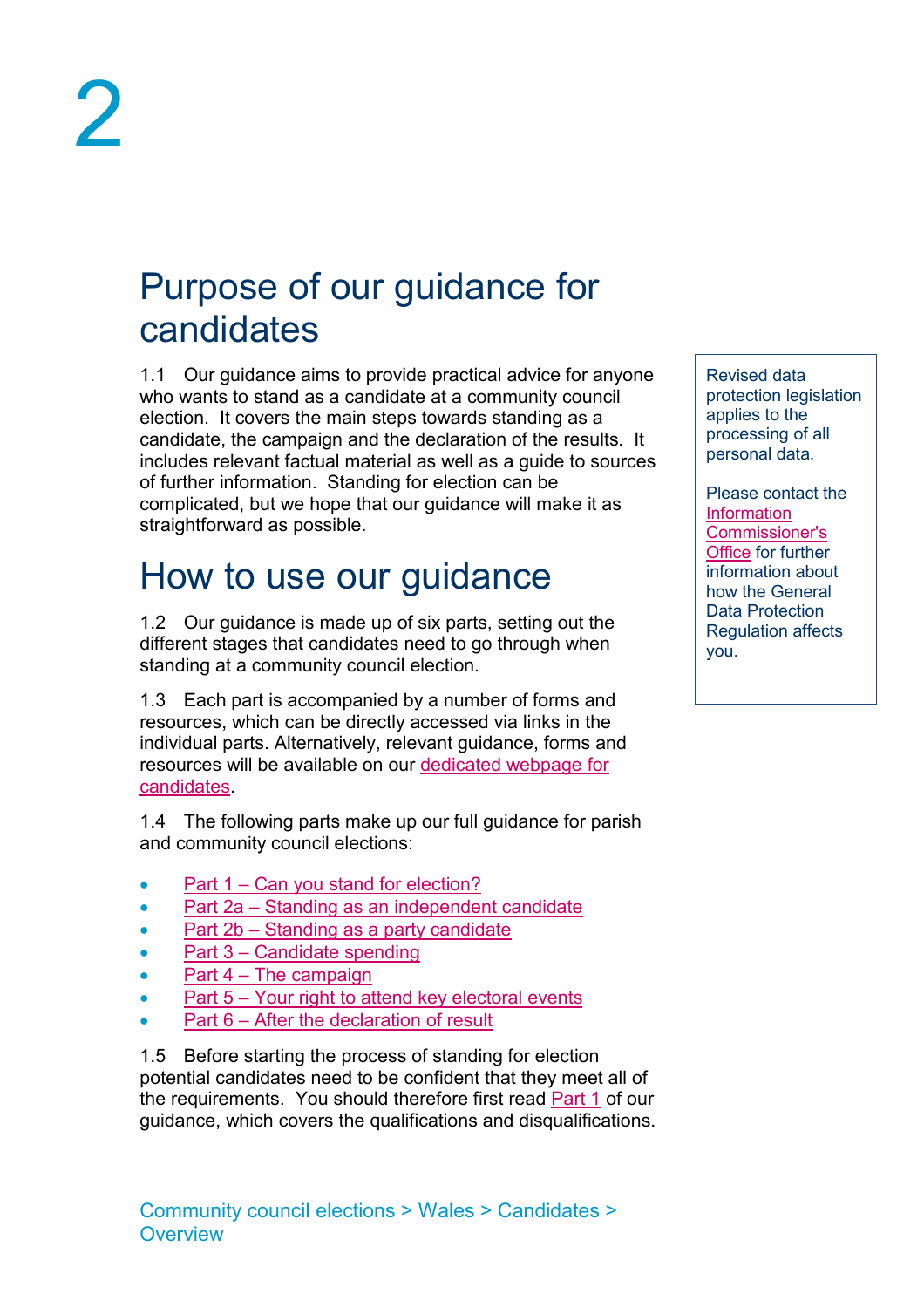1.6 Once satisfied that you can stand, you should read [Part](https://www.electoralcommission.org.uk/media/2428) 2a of our guidance (if you are standing as an independent candidate) or [Part 2b](https://www.electoralcommission.org.uk/media/2441) of our guidance (if you are standing as a party candidate), which deal with the nominations process and guide you through which forms you need to submit and by when.

1.7 You must follow rules about how much you can spend and what you must report after the election. Failure to follow these rules could lead to you committing an offence and losing your seat, if elected. [Part 3](https://www.electoralcommission.org.uk/media/7861) of our guidance explains the rules.

1.8 [Part 4](https://www.electoralcommission.org.uk/media/8763) covers the rules on publication and display of campaign literature and what you need to bear in mind when campaigning.

1.9 Candidates also have a right to attend key electoral events. These are: the opening of postal votes; the poll; and the count. Others can also be appointed to attend these electoral events. Details on your rights and what to expect at these events are provided in [Part 5.](https://www.electoralcommission.org.uk/media/8762)

1.10 Finally, there are a number of things candidates will need to do once the result has been declared, including submitting their spending returns to the Returning Officer. This is covered in [Part 6.](https://www.electoralcommission.org.uk/media/8761)

1.11 To keep the guidance as relevant to the reader as possible, we have split most guidance parts into an 'Essential information' section, which all candidates should read as it contains information that is relevant to all, and a 'Supplementary information' section, that will be relevant only to some. You will be directed to the 'Supplementary information' section at relevant points throughout the 'Essential information' section.

#### Terminology used in the guidance

1.12 Throughout the parts we have used the term 'community council' to refer to both town and community councils.

1.13 Some community councils are subdivided into wards for the purposes of administering elections. In the case of a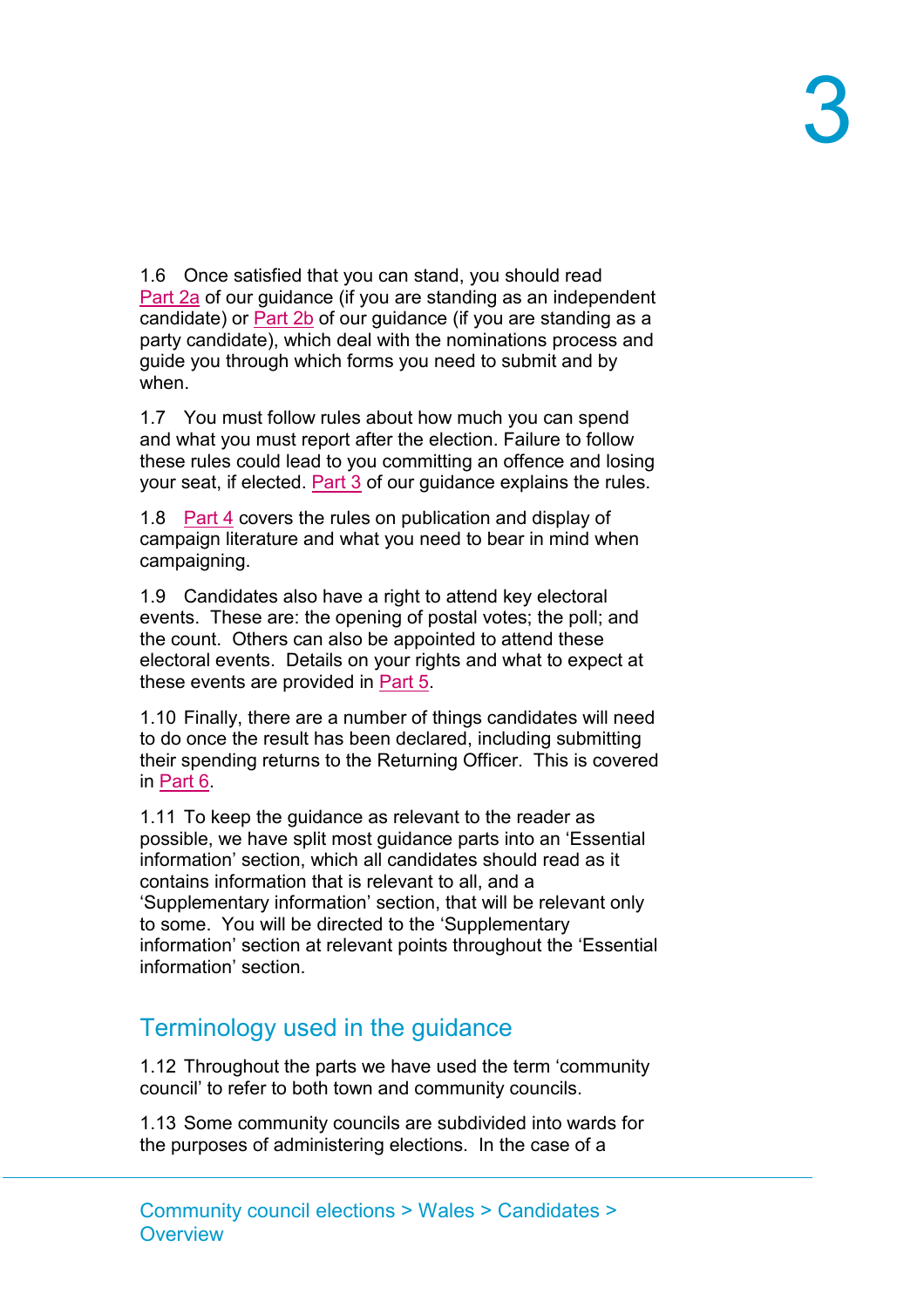

community that is un-warded; any references to 'ward' should be read as 'community'.

## <span id="page-4-0"></span>Who does what at these elections and how to contact them?

#### <span id="page-4-1"></span>The Returning Officer

1.14 Community council elections are run by the Returning Officer, who is normally a senior officer of the local authority and independent of the authority in respect of their electoral functions. You will be able to contact the Returning Officer for your area by contacting your local elections office. Addresses and telephone numbers of all elections offices can be found on our website [https://www.electoralcommission.org.uk/i-am](https://www.electoralcommission.org.uk/i-am-a/voter)[a/voter.](https://www.electoralcommission.org.uk/i-am-a/voter)

1.15 The Returning Officer will offer briefings ahead of an election and we strongly encourage you to attend, even if you have stood for election before.

#### <span id="page-4-2"></span>The Electoral Registration Officer

1.16 The Electoral Registration Officer is responsible for maintaining the register of electors and absent voters' lists for their local authority area. The Electoral Registration Officer is normally a senior officer in the local authority and may also be the Returning Officer. You can find contact details for your Electoral Registration Officer at <https://www.electoralcommission.org.uk/i-am-a/voter>

#### <span id="page-4-3"></span>The Electoral Commission

1.17 We are an independent statutory body established in November 2000 by the Political Parties, Elections and Referendums Act 2000. We are currently headed by ten Commissioners, including a Chair. We report directly to the UK Parliament through a committee chaired by the Speaker of the House of Commons.

Community council elections > Wales > Candidates > **Overview**